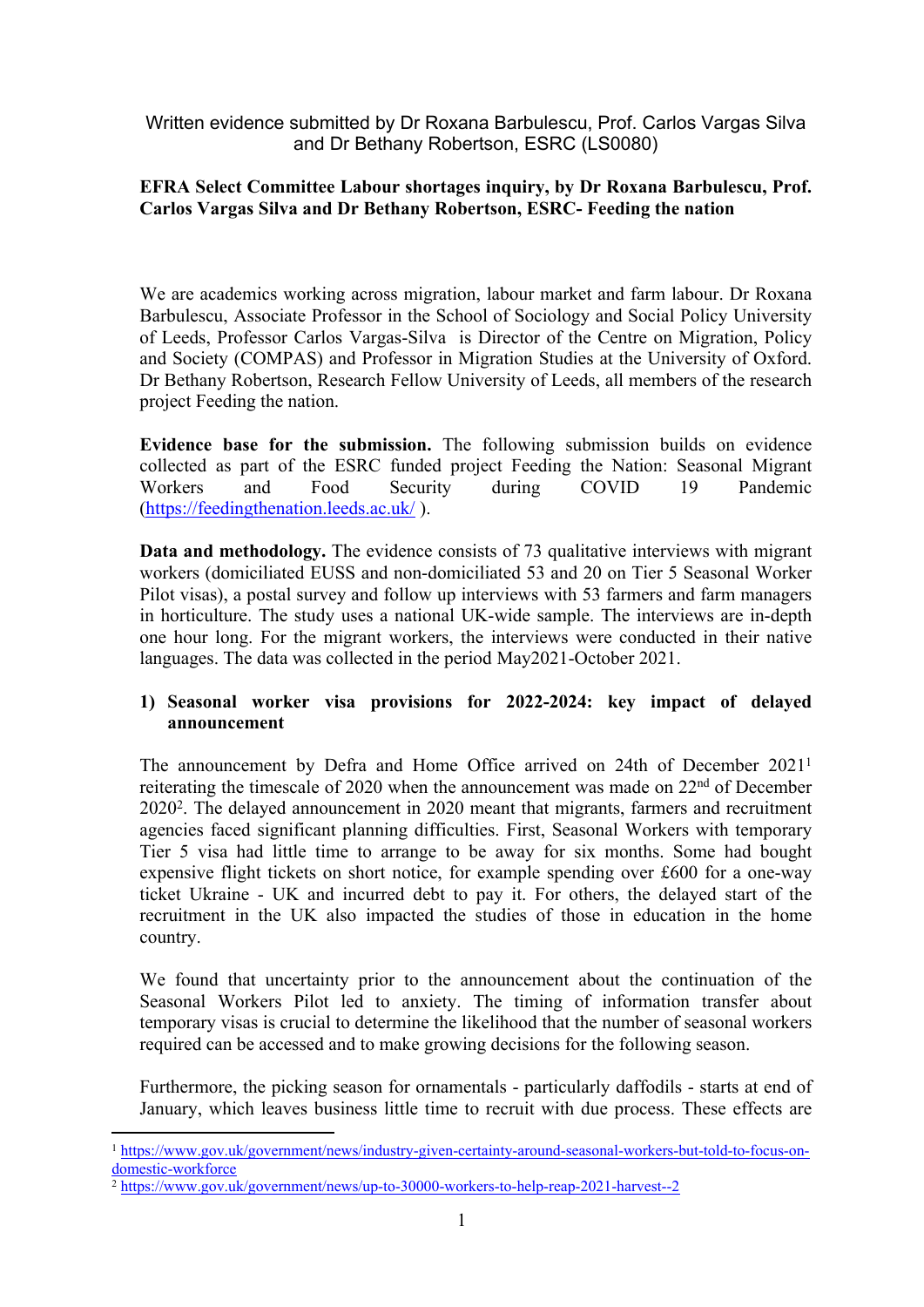likely to attenuate in 2023 as the number of visas for this year has been confirmed. The confirmation of a multiyear scheme is key to developing a cohort of returning seasonal workers with temporary visas.

## **2) Automation technology is not currently viable for all horticulture**

Farmers showed an openness to innovation by researching or implementing automated or mechanical technologies where possible, especially in packhouses to move packaged produce. Many quoted a 5-10 year lag in harvesting technology in development being ready due to fragile crops requiring a non-destructive, highly selective process normally achieved through manual labour. Additional barriers to technology adoption include financial resources and availability of skilled labour for supervision and maintenance.

### **3) Domestic workers are not in the right place at the right time**

Growers experienced little to no availability of local people to fill seasonal roles in 2021 due to low unemployment in rural areas and competition from sectors who could offer higher rates of pay. The lifestyle of domestic workers was found not to be conducive to seasonal roles in rural locations and led to low retention. Despite this, efforts to encourage participation included improving worker facilities, training, wages and creating flexible shifts for adults with school children and for 16-18year olds.

# **4) Worker welfare concerns: payment, working conditions and accommodation**

In the study most significant concerns with worker welfare focused on working conditions, such as payment, maltreatment like derogatory names calling such as ('slow picker' or 'the lazy one' and being shouted at) and finally, the quality of accommodation. Whilst participants noted that wages were always paid on time, they often suggested that they were paid less hours than those worked and explained that they do not understand how the numbers of hours were being counted. For example on many farms, the time spent to move from one field to another or to bring the kit to the row was not counted. Furthermore, some migrants spoke of stretches of days when the produce was not ready and picking has to stop. Zero-hour contracts are not a familiar type of contract to many of the seasonal workers with a temporary visa. The workers assumed they would be working a standard programme (40h/week) and, in addition, they would have the opportunity to do overtime.

Regarding accommodation, seasonal workers indicated that it is key to determining their experience. While work or pay were similar, the accommodation and facilities on site did vary substantially from farm to farm. For example, some had older and less serviced caravans than others, some host four people in a caravan whilst others two.

### **5) Language driven challenges and further need for translations**

Language driven misunderstandings are common at the workplace. Not all participants had copies of their contract in their native language. Little command of English also meant that it was difficult to learn about their rights and responsibilities, therefore further accentuating the vulnerability of these communities.

To raise awareness of the right and duties of seasonal workers, we have created a set of multilingual and multimedia informative materials available here. The materials were co